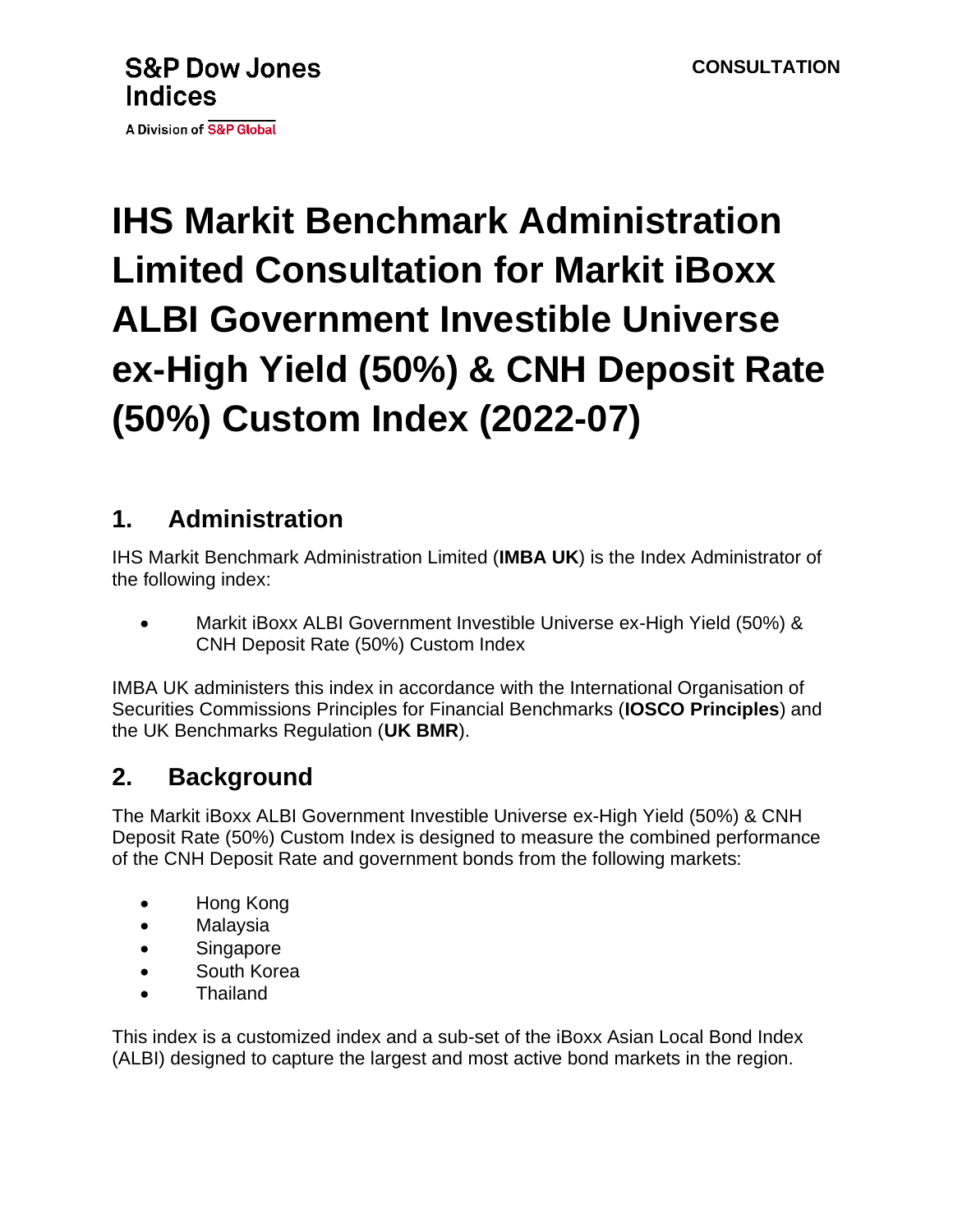| <b>Index</b>                           | <b>Market Value</b><br>(Local currency, bn)<br>31 Dec 2012 | <b>Market Value</b><br>(Local currency, bn)<br>31 Dec 2021 | <b>CAGR</b> |
|----------------------------------------|------------------------------------------------------------|------------------------------------------------------------|-------------|
| Markit iBoxx ALBI Hong Kong Government | 98                                                         | 94                                                         | $-0.4%$     |
| Markit iBoxx ALBI Malaysia Government  | 363                                                        | 863                                                        | 10.1%       |
| Markit iBoxx ALBI Singapore Government | 79                                                         | 142                                                        | 6.7%        |
| Markit iBoxx ALBI South Korea*         | 397,602                                                    | 840,971                                                    | 8.7%        |
| Markit iBoxx ALBI Thailand*            | 3.164                                                      | 6,049                                                      | 7.5%        |
| Markit iBoxx ALBI Indonesia*           | 706,595                                                    | 3,184,110                                                  | 18.2%       |

*\*Index only contains government bonds*

Following the growth in size (see above table) of Indonesian local government bonds over the past 9 years, IMBA UK is looking to expand coverage to include Indonesian Government bonds into the index and to consequently reduce the weight of the CNH Deposit Rate, reflecting the updated considerations from the end-client.

#### **3. Proposal**

IMBA UK proposes that Indonesian government bonds be included in the custom index at the 30 April 2022 index rebalance. Upon inclusion, government bonds from Hong Kong, Indonesia, Malaysia, Singapore, South Korea and Thailand will make up 10% of the index each (60% in aggregate) while the CNH Deposit Rate will make up the remaining 40%.

After the change, the index name will be Markit iBoxx ALBI Government Investible Universe ex-High Yield (60%) & CNH Deposit Rate (40%) Custom Index. There are no further changes to the index identifiers.

#### **4. Impact Analysis**

In this section, we evaluate the impact on the custom index after the inclusion of Indonesian Government Bonds.

| <b>Before change</b><br>After change    |                                         |  |
|-----------------------------------------|-----------------------------------------|--|
| Markit iBoxx ALBI Government Investible | Markit iBoxx ALBI Government Investible |  |
| Universe (50%)                          | Universe (60%)                          |  |
| Hong Kong<br>$\bullet$                  | Hong Kong<br>٠                          |  |
| Malaysia<br>$\bullet$                   | Indonesia                               |  |
| Singapore<br>$\bullet$                  | Malaysia<br>٠                           |  |
| South Korea<br>$\bullet$                | Singapore                               |  |
| Thailand<br>٠                           | South Korea                             |  |
|                                         | Thailand                                |  |